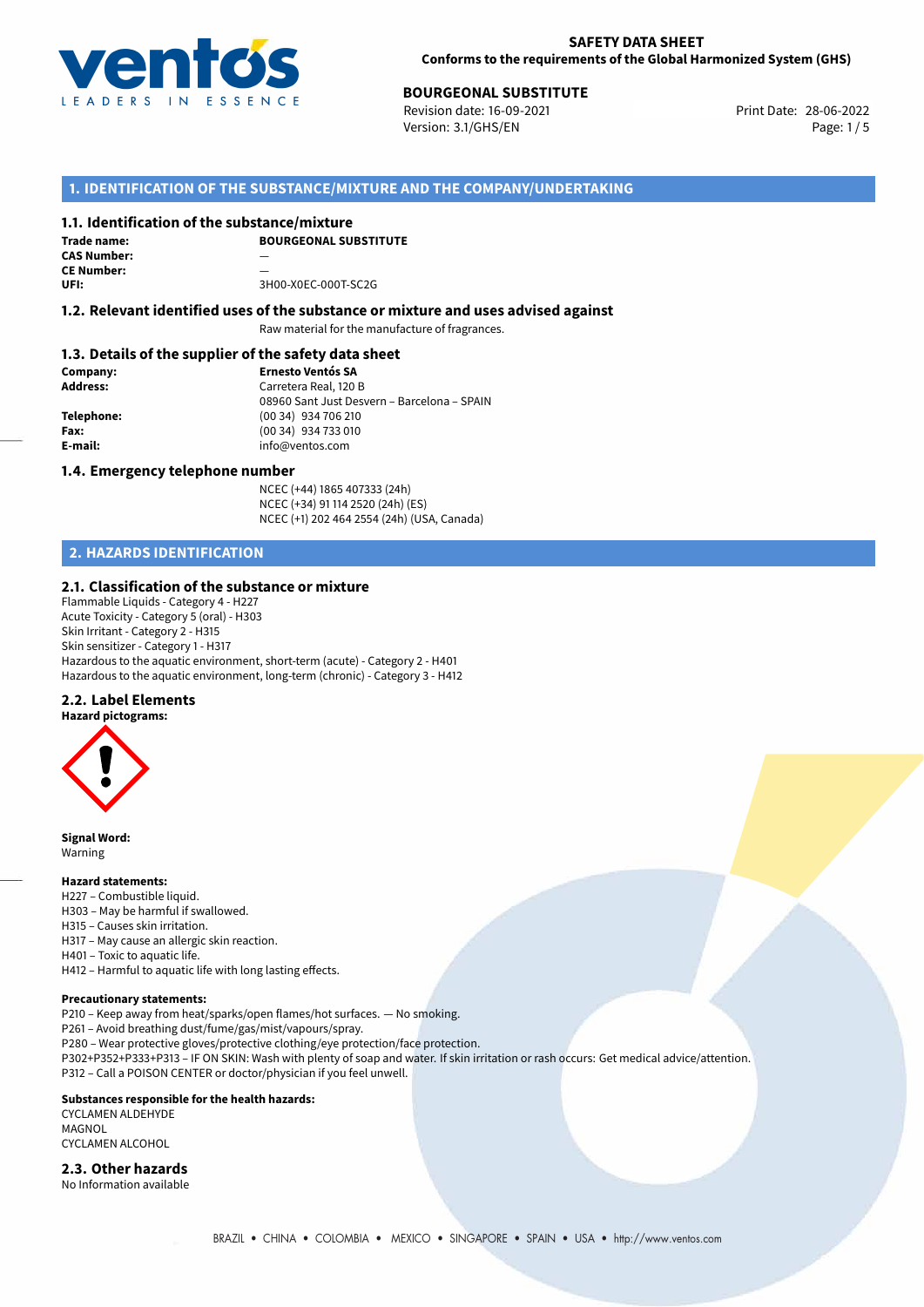

Revision date: 16-09-2021 Version: 3.1/GHS/EN Page: 2 / 5

# **3. COMPOSITION/INFORMATION ON INGREDIENTS**

## **3.1. Substances**

#### Not applicable

# **3.2. Mixtures**

MIXTURE OF AROMATIC SUBSTANCES

Hazardous constituents:

| <b>Chemical Name</b> | % (w/w)       | <b>CAS No</b><br><b>EC No</b> | <b>Classification according to GHS</b>                                                                                                                                                                                                                                                                                           |
|----------------------|---------------|-------------------------------|----------------------------------------------------------------------------------------------------------------------------------------------------------------------------------------------------------------------------------------------------------------------------------------------------------------------------------|
| CYCLAMEN ALDEHYDE    | >50           | 103-95-7<br>203-161-7         | Flammable Liquids - Category 4 - H227<br>Acute Toxicity - Category 5 (oral) - H303<br>Skin Irritant - Category 2 - H315<br>Skin sensitizer - Category 1B - H317<br>Hazardous to the aquatic environment, short-term (acute) - Category 2 - H401<br>Hazardous to the aquatic environment, long-term (chronic) - Category 3 - H412 |
| l CYCLAMEN ALCOHOL   | $>1$ ; $<$ 10 | 4756-19-8<br>225-289-2        | Skin sensitizer - Category 1 - H317                                                                                                                                                                                                                                                                                              |
| MAGNOL               | $>0.1$ ; <1   | 224790-80-<br>418-110-6       | Skin sensitizer - Category 1 - H317<br>Hazardous to the aquatic environment, long-term (chronic) - Category 2 - H411                                                                                                                                                                                                             |

[See the full text of the hazard statements in section 16.](#page-4-0)

# **4. FIRST-AID MEASURES**

## **4.1. Description of necessary first aid measures**

| Ingestion:    | Rinse mouth with water.                                                                                               |
|---------------|-----------------------------------------------------------------------------------------------------------------------|
|               | Obtain medical advice.                                                                                                |
|               | Keep at rest. Do not induce vomiting.                                                                                 |
| Eye contact:  | In case of contact with eyes, rinse immediately with plenty of water for at least 15 minutes and seek medical advice. |
| Inhalation:   | Remove person to fresh air and keep at rest.                                                                          |
|               | Seek immediate medical advice.                                                                                        |
| Skin contact: | Take off immediately all contaminated clothing.                                                                       |
|               | Thoroughly wash affected skin with soap and water.                                                                    |
|               | Seek medical attention if symptoms persist.                                                                           |
|               |                                                                                                                       |

## **4.2. Most important symptoms and effects, both acute and delayed**

No information available.

#### **4.3. Indication of any immediate medical attention and special treatment needed** No information available.

**5. FIRE-FIGHTING MEASURES**

# **5.1. Extinguishing Media**

Water spray, carbon dioxide, dry chemical powder or appropriate foam. For safety reasons do not use full water jet.

## **5.2. Special hazards arising from the substance or mixture**

Known or Anticipated Hazardous Products of Combustion: Emits toxic fumes under fire conditions.

## **5.3. Advice for firefighters**

High temperatures can lead to high pressures inside closed containers. Avoid inhalation of vapors that are created. Use appropriate respiratory protection. Do not allow spillage of fire to be poured into drains or watercourses. Wear self-contained breathing apparatus and protective clothing.

# **6. ACCIDENTAL RELEASE MEASURES**

## **6.1. Personal precautions, protective equipment and emergency procedures**

Evacuate surronding areas. Ensure adequate ventilation. Keep unnecessary and unprotected personnel from entering. Do not breathe vapor/spray. Avoid contact with skin and eyes. Information regarding personal protective measures: see section 8.

## **6.2. Environmental precautions**

To avoid possible contamination of the environment, do not discharge into any drains, surface waters or groundwaters.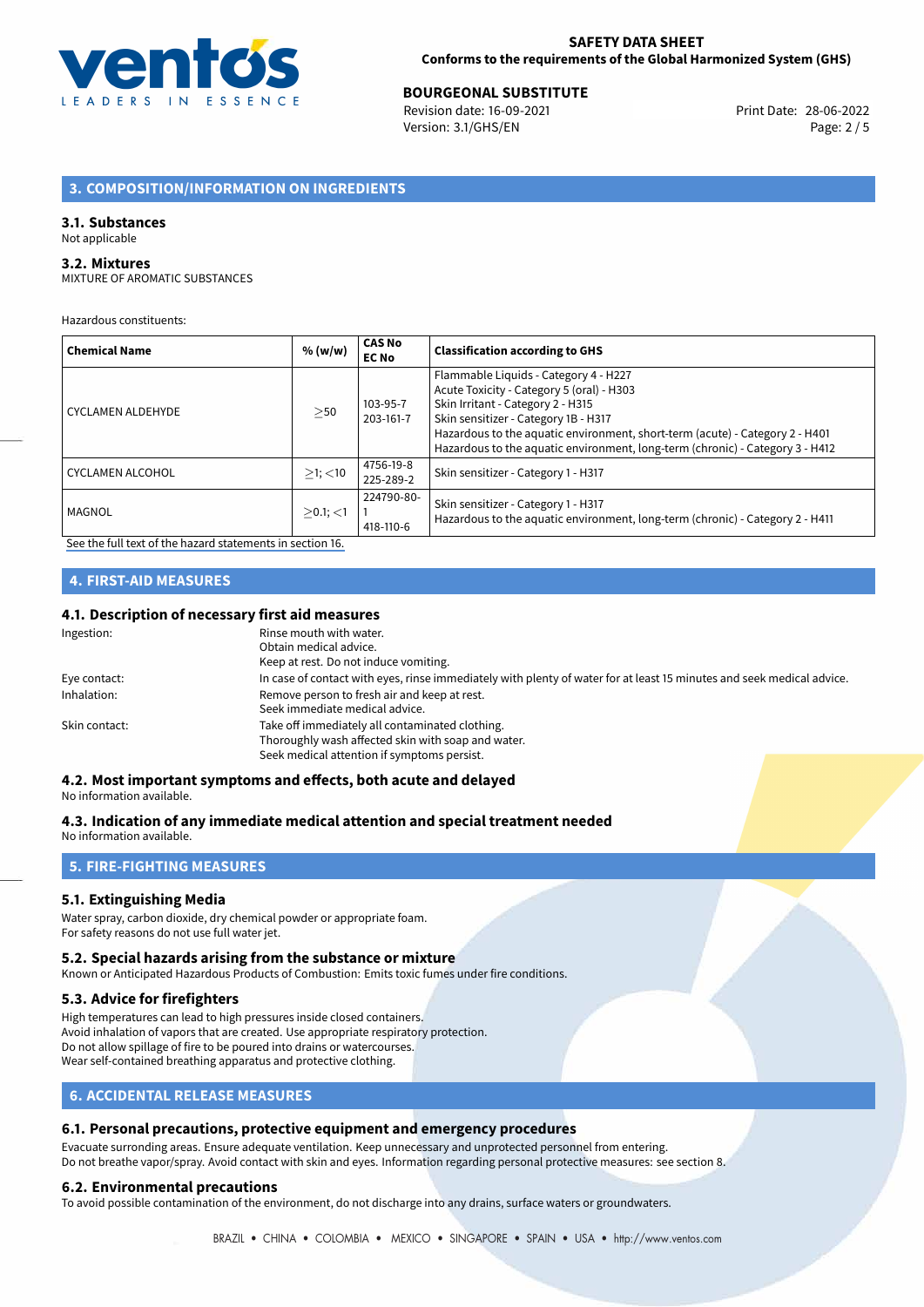

Revision date: 16-09-2021 Version: 3.1/GHS/EN Page: 3 / 5

# **6.3. Methods and materials for containment and cleaning up**

Cover with an inert, inorganic, non-combustible absorbent material (e.g. dry-lime, sand, soda ash). Place in covered containers using non-sparking tools and transport outdoors. Avoid open flames or sources of ignition (e.g. pilot lights on gas hot water heater). Ventilate area and wash spill site after material pickup is complete.

#### **6.4. Reference to other sections**

Information regarding exposure controls, personal protection and disposal considerations can be found in sections 8 and 13.

#### **7. HANDLING AND STORAGE**

#### **7.1. Precautions for safe handling**

Do not store or handle this material near food or drinking water. Do not smoke. Avoid contact with the eyes, skin and clothing. Wear protective clothing and use glasses. Observe the rules of safety and hygiene at work. Keep in the original container or an alternative made from a compatible material.

#### **7.2. Conditions for safe storage, including any incompatibilities**

Store in tightly closed and preferably full containers in a cool, dry and ventilated area, protected from light. Keep away from sources of ignition (e.g. hot surfaces, sparks, flame and static discharges). Keep away from incompatible materials (see section 10).

#### **7.3. Specific end use(s)**

No information available.

#### **8. EXPOSURE CONTROLS AND PERSONAL PROTECTION**

#### **8.1. Control parameters**

Components with occupational exposure limits: None known.

#### **8.2. Exposure controls**

Measures should be taken to prevent materials from being splashed into the body. Provide adequate ventilation, according to the conditions of use. Use a mechanical exhaust if required.

#### **8.3. Individual protection measures, such as personal protective equipment**

| Eye/Face protection:             | Chemical safety goggles are recommended. Wash contaminated goggles before reuse.                                                            |
|----------------------------------|---------------------------------------------------------------------------------------------------------------------------------------------|
| Hand Protection:                 | Chemical-resistant gloves are recommended. Wash contaminated gloves before reuse.                                                           |
| Body protection:                 | Personal protective equipment for the body should be selected based on the task being performed and the risks<br>involved.                  |
| Respiratory Protection:          | In case of insufficient ventilation, use suitable respiratory equipment.                                                                    |
| Environmental exposure controls: | Emissions from ventilation or process equipment should be checked to ensure they comply with environmental<br>protection legislation.       |
|                                  | In some cases, filters or engineering modifications to the process equipment will be necessary to reduce emissions to<br>acceptable levels. |

## **9. PHYSICAL AND CHEMICAL PROPERTIES**

## **9.1. Information on basic physical and chemical properties**

| Appearance:                         | Liguid                   |
|-------------------------------------|--------------------------|
| Colour:                             | Conforms to standard     |
| Odour:                              | Conforms to standard     |
| Odour theshold:                     | Not determined           |
| pH:                                 | Not determined           |
| Melting point/freezing point:       | Not determined           |
| Boling point/boiling range $(°C)$ : | Not determined           |
| Flash point:                        | $75^{\circ}$ C           |
| Evaporation rate:                   | Not determined           |
| Flammability:                       | Not determined           |
| Lower flammability/Explosive limit: | Not determined           |
| Upper flammability/Explosive limit: | Not determined           |
| Vapour pressure:                    | Not determined           |
| Vapour Density:                     | Not determined           |
| Density:                            | $0,946 - 0,951$ g/mL (20 |
| Relative density:                   | $0,946 - 0,951(20°C)$    |
| Water solubility <sup>.</sup>       | INSOLURI E IN WATER      |

51 g/<mark>mL (20°C)</mark><br>51 (20°C) IN WATER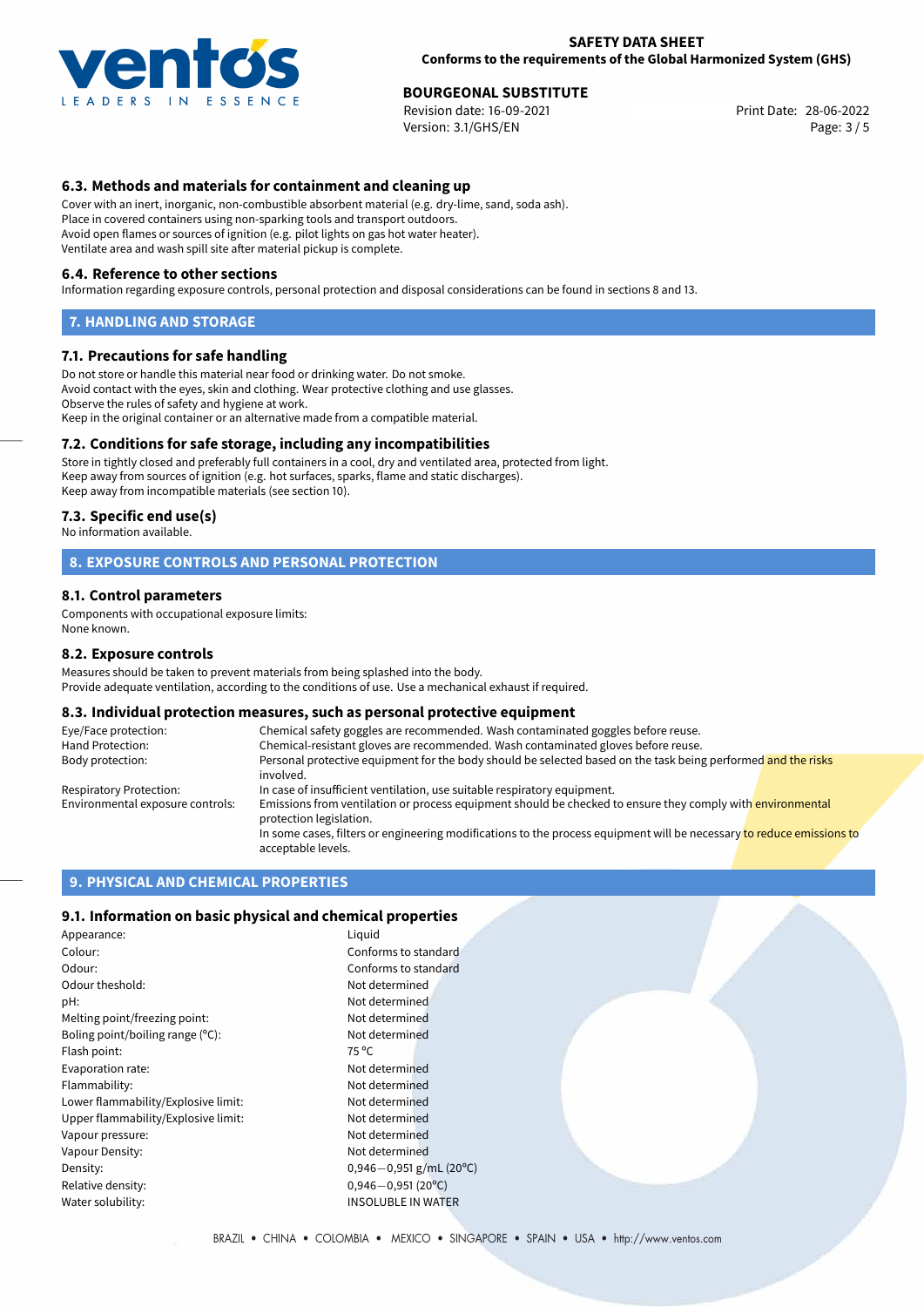

Revision date: 16-09-2021 Version: 3.1/GHS/EN Page: 4 / 5

Solubility in other solvents: SOLUBLE IN ETHANOL Partition coefficient n-octanol/water: Not determined Auto-ignition temperature: Not determined Decomposition temperature: Not determined Viscosity, dynamic: Not determined Viscosity, kinematic: Not determined Explosive properties: Not determined Oxidising properties: NONE EXPECTED

# **10. STABILITY AND REACTIVITY**

## **10.1. Reactivity**

No hazardous reactions if stored and handled as prescribed/indicated.

## **10.2. Chemical stability**

The product is stable if stored and handled as prescribed/indicated.

#### **10.3. Possibility of hazardous reactions**

No hazardous reactions if stored and handled as prescribed/indicated.

#### **10.4. Conditions to Avoid**

Conditions to Avoid: Excessive heat, flame or other ignition sources.

## **10.5. Incompatible materials**

Avoid contact with strong acids and bases and oxidizing agents.

## **10.6. Hazardous decomposition products**

During combustion may form carbon monoxide and unidentified organic compounds.

# **11. TOXICOLOGICAL INFORMATION**

| Acute toxicity                           | May be harmful if swallowed.                                              |  |
|------------------------------------------|---------------------------------------------------------------------------|--|
| <b>Skin corrosion/irritation</b>         | Causes skin irritation.                                                   |  |
| Serious eye damage/irritation            | Based on the data available, the criteria for classification are not met. |  |
| <b>Respiratory or skin sensitisation</b> | May cause an allergic skin reaction.                                      |  |
| Germ cell mutagenicity                   | Based on the data available, the criteria for classification are not met. |  |
| <b>Carcinogenicity</b>                   | Based on the data available, the criteria for classification are not met. |  |
| Reproductive toxicity                    | Based on the data available, the criteria for classification are not met. |  |
| <b>STOT-single exposure</b>              | Based on the data available, the criteria for classification are not met. |  |
| <b>STOT-repeated exposure</b>            | Based on the data available, the criteria for classification are not met. |  |
| <b>Aspiration hazard</b>                 | Based on the data available, the criteria for classification are not met. |  |

# **12. ECOLOGICAL INFORMATION**

## **12.1. Toxicity**

**Assessment:**

Toxic to aquatic life. Harmful to aquatic life with long lasting effects. **Experimental/calculated data:** No information available.

# **12.2. Degradability**

No information available.

# **12.3. Bioaccumulative potential**

No information available.

# **12.4. Soil mobility**

No information available.

# **12.5. Other adverse effects**

See also sections 6, 7, 13 and 15 Do not allow to get into waste water or waterways.